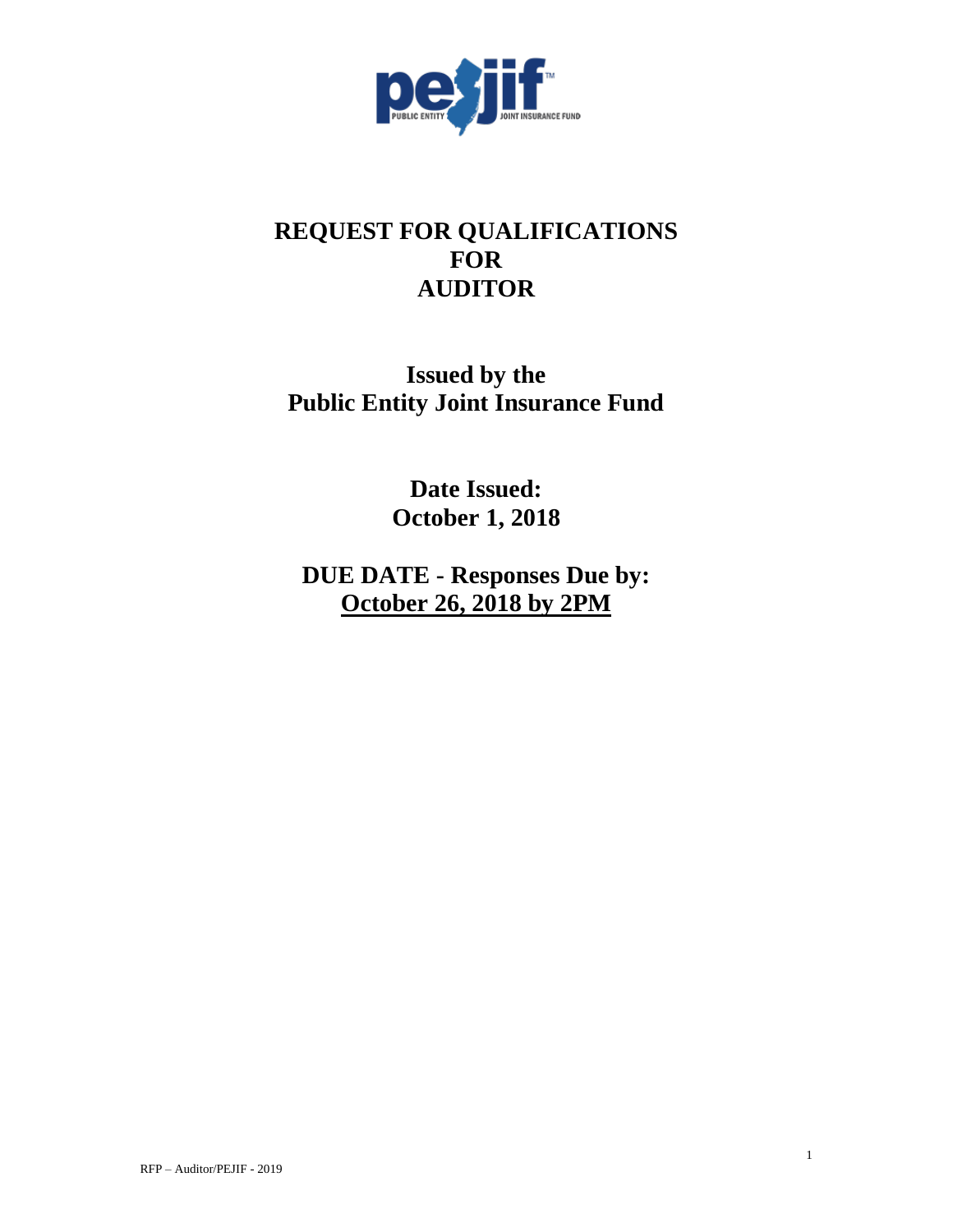

## **REQUEST FOR PROPOSALS (RFP) FOR AUDITOR**

## **I. PURPOSE AND INTENT**

Through this Request for Proposals(RFP), the Public Entity Joint Insurance Fund (hereinafter the "Fund") seeks to engage a vendor as AUDITOR for the 2019 fund year commencing January 1, 2019 or upon appointment, whichever is later. This contract will be awarded through a fair and open process pursuant to NJSA 19:44A-20.4 et seq.

## **II. PROPOSAL SUBMISSION**

Submit (a) one original paper copy, clearly marked as the "ORIGINAL" plus an electronic copy in Word format on a flash drive. The proposal must be addressed to:

> Madeline Delgado Public Entity Joint Insurance Fund c/o NIP Group, Inc. 900 Route 9 North / Suite 503 Woodbridge, New Jersey 07095

The proposal must be received by **October 26, 2018 at 2:00 p.m**.

## **Faxed or E-Mailed proposals will NOT be accepted.**

#### **Any inquiry concerning this RFP should be directed in writing to:**

Madeline Delgado Executive Assistant to the President Public Entity Joint Insurance Fund 900 Route 9 North / Suite 503 Woodbridge, New Jersey 07095

All documents/information submitted in response to this solicitation shall be available to the general public as required by the New Jersey Open Public Records Act N.J.S.A. 47:1A-1 et seq. The Fund will not be responsible for any costs associated with the oral or written and/or presentation of the proposals. The Fund reserves the right to reject any and all proposals, with or without cause, and waive any irregularities or informalities in the proposals. The Fund further reserves the right to make such investigations as it deems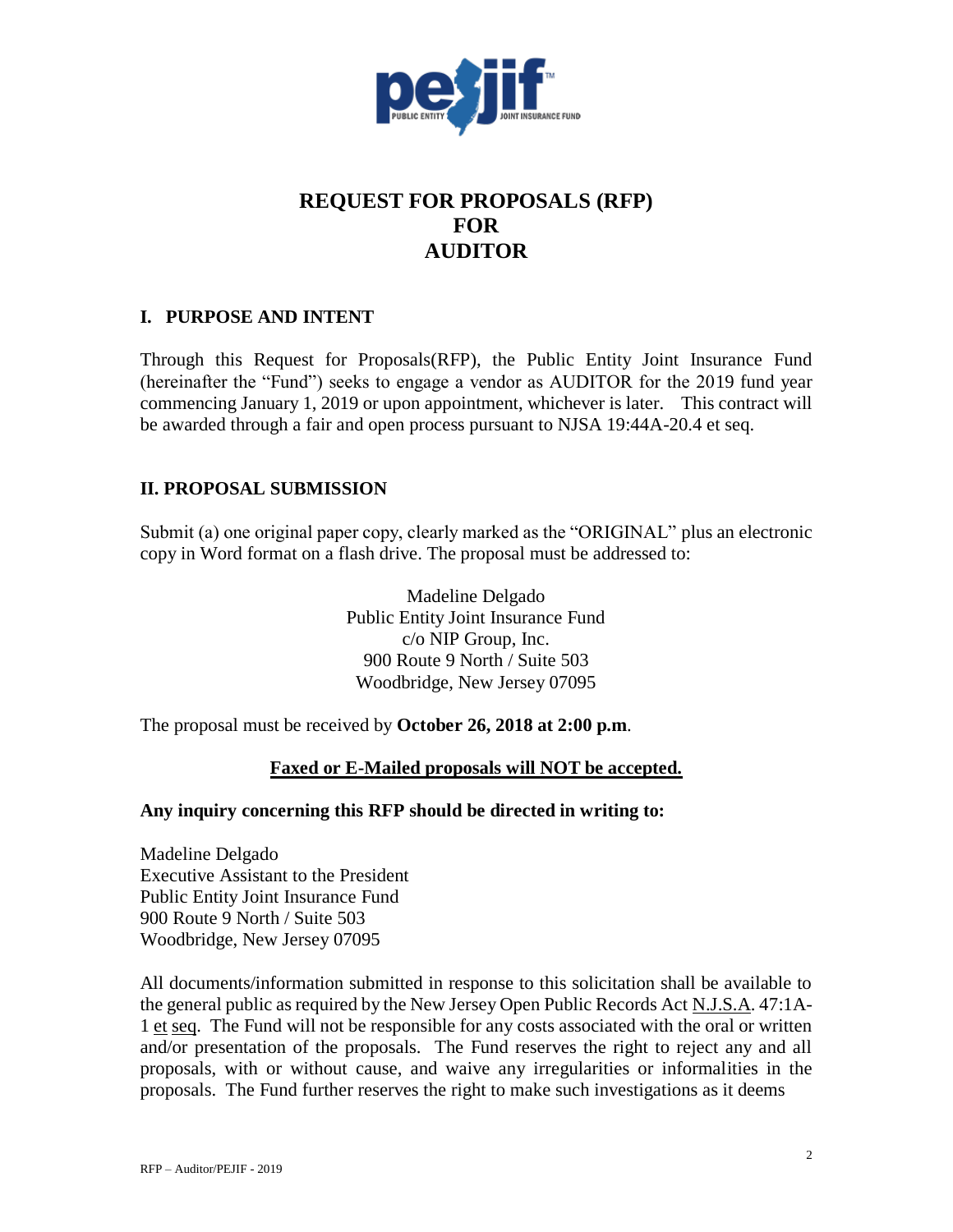

necessary as to the qualifications of any and all vendors submitting proposals. In the event that all proposals are rejected, the Fund reserves the right to re-solicit proposals.

## **III. GENERAL INFORMATION ON THE FUNCTIONS OF THE FUND**

The Fund is organized pursuant to NJSA 40A: 10-36 to provide property/casualty insurance to its member local units. The Fund also provides its members with a comprehensive risk control and claims management program. The Fund is controlled by Board of Fund Commissioners that annually elects an executive committee. The Fund is regulated by the Department of Banking and Insurance and the Department of Community affairs.

## **IV. MINIMUM QUALIFICATIONS**

See Exhibit A

## **V. SCOPE OF SERVICES**

See "SERVICES" section of the contract attached in Exhibit B.

## **VI. MANDATORY CONTENTS OF PROPOSAL**

In its proposal, the firm must include the following:

1) Contact Information: Provide the name and address of the firm, the name, telephone number, fax number, and e-mail address of the individual responsible for the preparation of the proposal.

2) A fee proposal for the 2019 fund year.

3) An executive summary of not more than two pages identifying and substantiating why the vendor is best qualified to provide the requested services.

4) A staffing plan listing those persons who will be assigned to the engagement if the vendor is selected, including the designation of the person who would be the vendor's officer responsible for all services required under the engagement. This portion of the proposal should include the relevant resume information for the individuals who will be assigned. This information should include, at a minimum, a description of the person's relevant professional experience, years and type of experience, and number of years with the vendor. Also include a copy of the data forms required by the Department of Banking and Insurance pursuant to NJAC  $11:15 - 2.6$  (c) 8.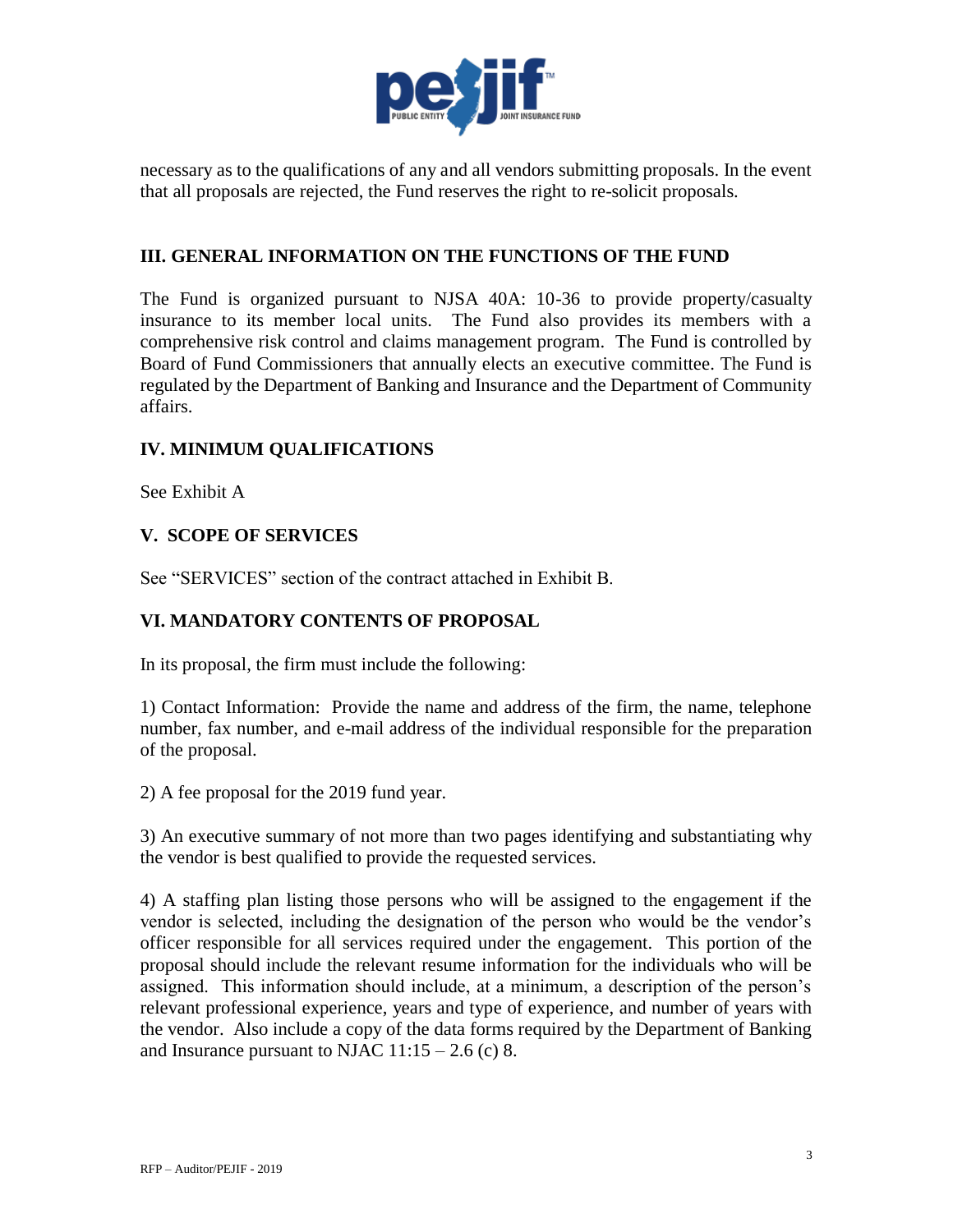

5) A description of the vendor's experience in performing services of the type described in this RFP. Specifically identify client size and specific examples of similarities with the scope of services required under this RFP.

6) A description of resources of the vendor (i.e., background, location, experience, staff resources, financial resources, other resources, etc.).

7) The location of the office, if other than the vendor's main office, at which the vendor proposes to perform services required under this RFP. Describe your presence in New Jersey. Specifically, the vendor must state in its proposal whether or not the vendor is registered as a small business enterprise ("SBE") with the New Jersey Commerce and Economic Growth Commission New Jersey's Set-Aside Program.

8) Provide references including the contact names, titles and phone numbers.

9) In its proposal, the vendor must identify any existing or potential conflicts of interest, and disclose any representation of parties or other relationships that might be considered a conflict of interest with regard to this engagement, or the Fund.

## **VII. INTERVIEW**

The Fund reserves the right to interview any or all of the applicants submitting a proposal. Although interviews may take place, the proposal should be comprehensive and complete on its face. The Fund reserves the right to request clarifying information subsequent to submission of the proposal.

#### **VIII. SELECTION PROCESS**

All proposals will be reviewed to determine responsiveness. Non-responsive proposals will be rejected without evaluation. For vendors that satisfy the minimum requirements, the Fund will evaluate proposals based on the following evaluation criteria, separate or combined in some manner, and not necessarily listed in order of significance:

(a) The vendor's general approach to providing the services required under this RFP.

(b) The vendor's documented experience in successfully completing contracts of a similar size and scope to the engagement addressed by this RFP

(c) The qualifications and experience of the vendor's management, supervisory or other key personnel assigned to the engagement, with emphasis on documented experience in successfully completing work on contracts of similar size and scope to the services required by this RFP.

(d) The overall ability of the vendor to mobilize, undertake and successfully complete the engagement within the timeline. This criterion will include, but not be limited to,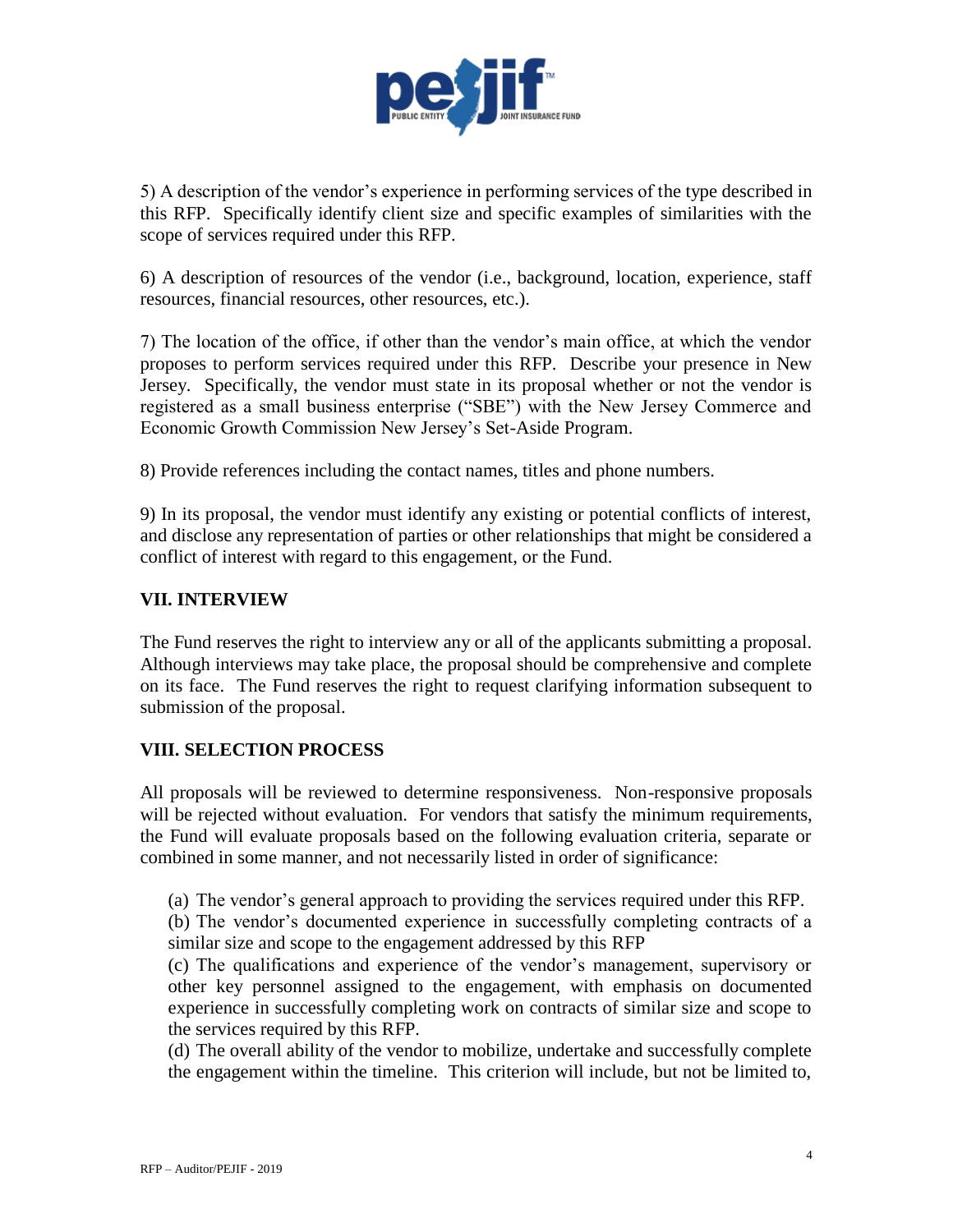

the following factors: the number and qualifications of management, supervisory and other staff proposed by the vendor to perform the services required by this RFP; the

availability and commitment to the engagement of the vendor's management, supervisory and other staff proposed; the vendor's contract management plan, including the vendor's contract organizational chart.

#### **IX. SELECTION CRITERIA**

The Fund will select the vendor deemed most advantageous to the Fund, price and other factors considered.

## **Exhibit A**

## **Public Entity Joint Insurance Fund**

#### **Request for Proposals for Auditor**

#### **Minimum Qualifications**

Applicant vendors must establish that they meet the following minimum qualifications:

#### **Auditor:**

As a minimum, the applicant shall have seven years' experience as Fund Auditor for a joint insurance fund of the State of New Jersey. The applicant must demonstrate a high degree of knowledge of (1) the finance and operation of local governmental units in New Jersey, (2) the management of a governmental entity comprised of numerous governmental entities and involving numerous vendors (3) workers compensation, liability and property matters involving New Jersey governmental entities, (4) the regulations of the Department of Banking and Insurance and the Department of Community Affairs pertaining to joint insurance funds, and (5) financial matters pertaining to joint insurance funds including budgets, assessments, monitoring reports, investments, audit controls, fund year accounting and closed fund year accounting.